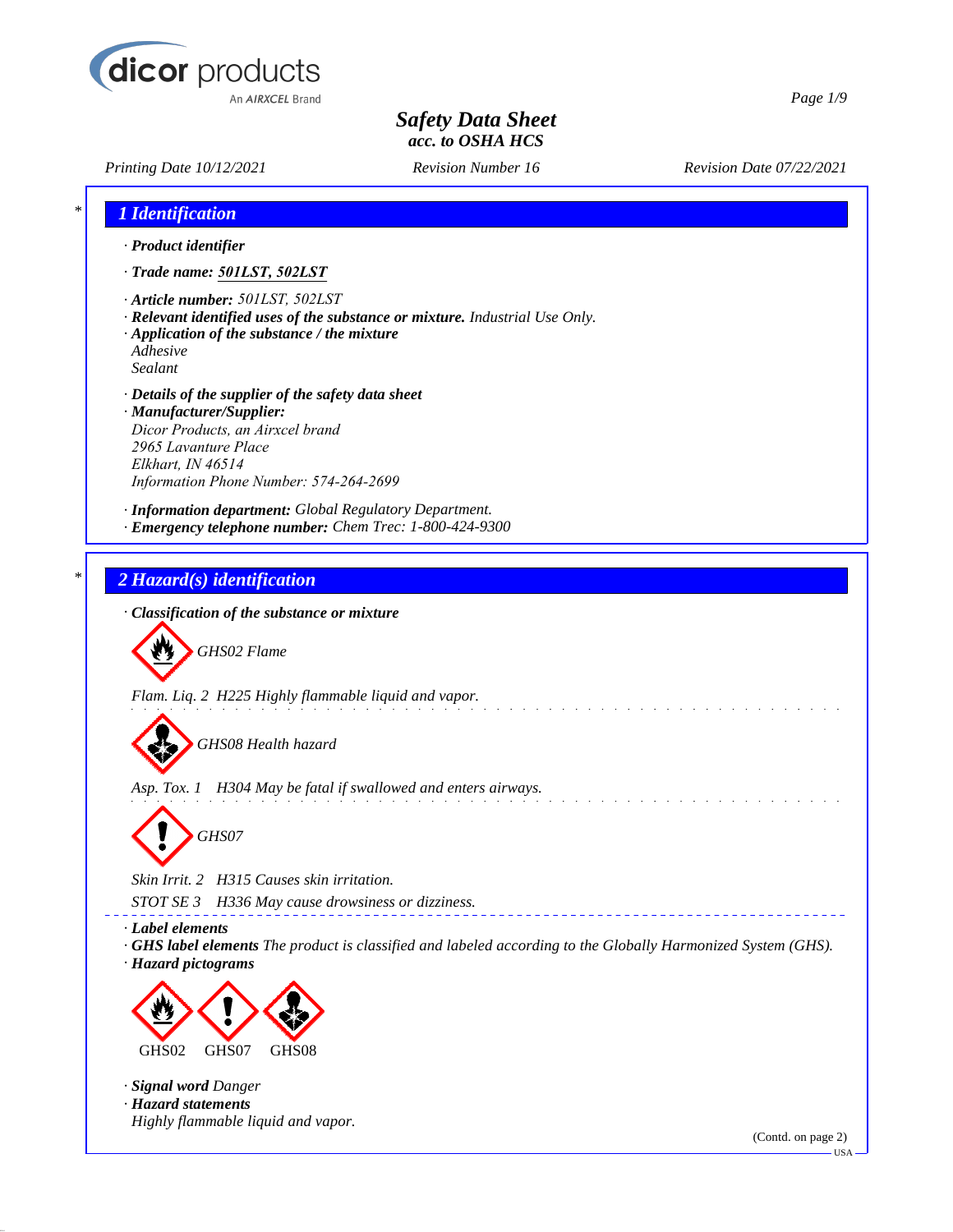*Printing Date 10/12/2021 Revision Number 16 Revision Date 07/22/2021*

# *Trade name: 501LST, 502LST*

|                                                                                                                                                            | (Contd. of page 1) |
|------------------------------------------------------------------------------------------------------------------------------------------------------------|--------------------|
| Causes skin irritation.                                                                                                                                    |                    |
| May cause drowsiness or dizziness.                                                                                                                         |                    |
| May be fatal if swallowed and enters airways.                                                                                                              |                    |
| · Precautionary statements                                                                                                                                 |                    |
| Keep away from heat/sparks/open flames/hot surfaces. - No smoking.                                                                                         |                    |
| Ground/bond container and receiving equipment.                                                                                                             |                    |
| Use explosion-proof electrical/ventilating/lighting/equipment.                                                                                             |                    |
| Use only non-sparking tools.                                                                                                                               |                    |
| Take precautionary measures against static discharge.                                                                                                      |                    |
| Avoid breathing dust/fume/gas/mist/vapors/spray                                                                                                            |                    |
| Wash thoroughly after handling.                                                                                                                            |                    |
| Use only outdoors or in a well-ventilated area.                                                                                                            |                    |
| Wear protective gloves/protective clothing/eye protection/face protection.                                                                                 |                    |
| If swallowed: Immediately call a poison center/doctor.                                                                                                     |                    |
| Specific treatment (see on this label).                                                                                                                    |                    |
| Do NOT induce vomiting.                                                                                                                                    |                    |
| If on skin (or hair): Take off immediately all contaminated clothing. Rinse skin with water/shower.                                                        |                    |
| IF INHALED: Remove person to fresh air and keep comfortable for breathing.                                                                                 |                    |
| Call a poison center/doctor if you feel unwell.                                                                                                            |                    |
| Take off contaminated clothing and wash it before reuse.                                                                                                   |                    |
| If skin irritation occurs: Get medical advice/attention.                                                                                                   |                    |
| In case of fire: Use for extinction: CO2, powder or water spray.                                                                                           |                    |
| Store in a well-ventilated place. Keep container tightly closed.                                                                                           |                    |
| Store in a well-ventilated place. Keep cool.                                                                                                               |                    |
| Store locked up.                                                                                                                                           |                    |
| Dispose of contents/container in accordance with local/regional/national/international regulations.                                                        |                    |
| · Classification system:                                                                                                                                   |                    |
| $\cdot$ NFPA ratings (scale 0 - 4)                                                                                                                         |                    |
| $Health = 1$                                                                                                                                               |                    |
| $Fire = 3$                                                                                                                                                 |                    |
| $Reactivity = 0$                                                                                                                                           |                    |
| $\cdot$ HMIS-ratings (scale 0 - 4)                                                                                                                         |                    |
| <b>HEALTH</b><br>$\boxed{1}$ Health = 1                                                                                                                    |                    |
|                                                                                                                                                            |                    |
| $\sqrt{3}$<br>$Fire = 3$<br><b>FIRE</b>                                                                                                                    |                    |
| <b>PHYSICAL HAZARD</b> $\boxed{0}$ <i>Physical Hazard</i> = 0                                                                                              |                    |
| $\cdot$ Other hazards                                                                                                                                      |                    |
| · Results of PBT and vPvB assessment                                                                                                                       |                    |
| · <b>PBT</b> : Not applicable.                                                                                                                             |                    |
| $\cdot$ vPvB: Not applicable.                                                                                                                              |                    |
|                                                                                                                                                            |                    |
|                                                                                                                                                            |                    |
| <b>3 Composition/information on ingredients</b>                                                                                                            |                    |
|                                                                                                                                                            |                    |
|                                                                                                                                                            |                    |
|                                                                                                                                                            |                    |
|                                                                                                                                                            |                    |
| · Chemical characterization: Mixtures<br>· Description: Mixture<br>· Hazardous components:<br>64742-49-0 Naphtha (petroleum), hydrotreated light, low boil | 25-50%             |
| 13463-67-7 titanium dioxide                                                                                                                                | $2.5 - 10\%$       |

(Contd. on page 3)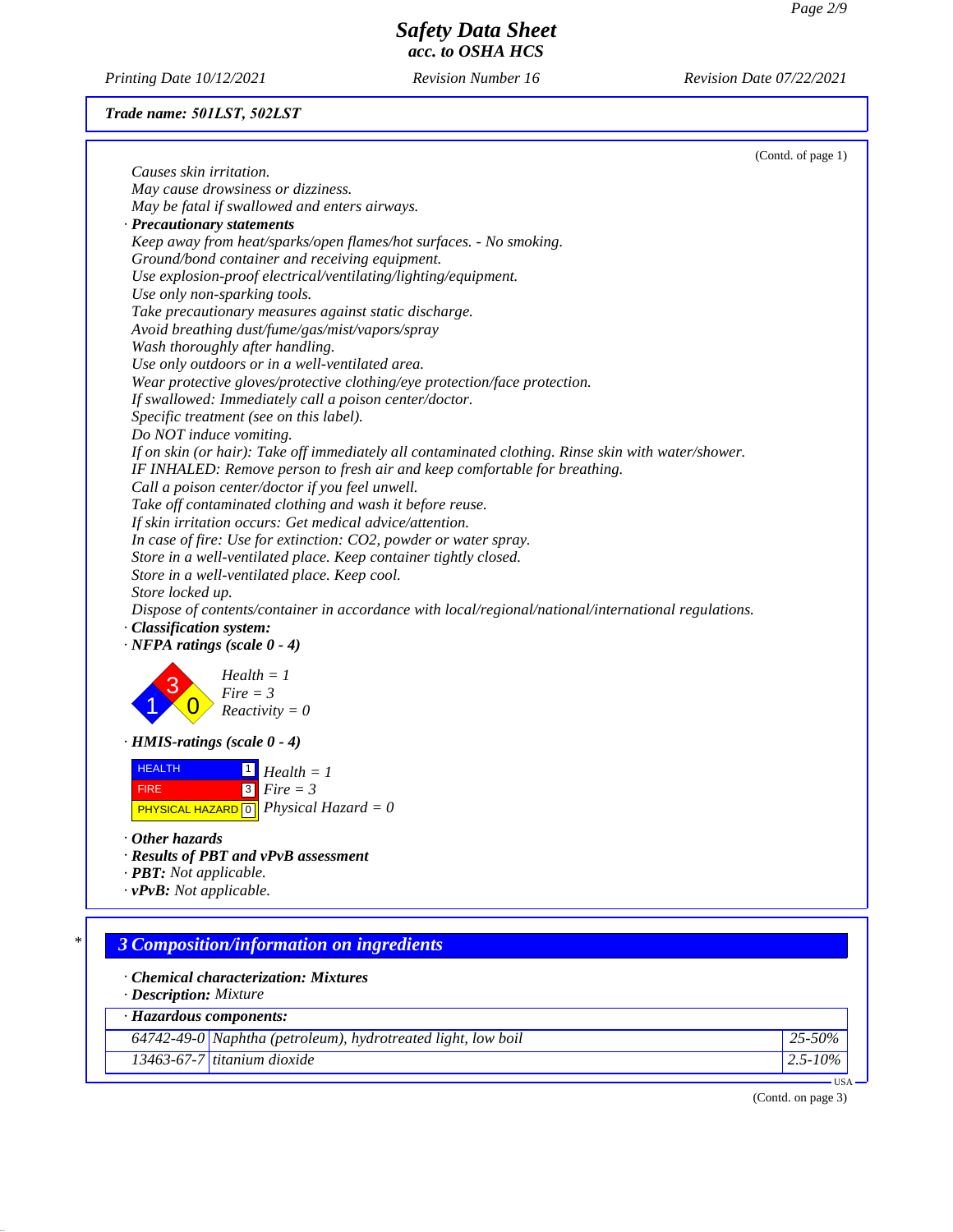*Printing Date 10/12/2021 Revision Number 16 Revision Date 07/22/2021*

#### *Trade name: 501LST, 502LST*

(Contd. of page 2)

## *\* 4 First-aid measures*

### *· Description of first aid measures*

#### *· After inhalation:*

*Supply fresh air or oxygen; call for doctor.*

*In case of unconsciousness place patient stably in side position for transportation.*

#### *· After skin contact:*

*Immediately wash with water and soap and rinse thoroughly.*

*If skin becomes irritated seek medical attention.*

*· After eye contact:*

*Rinse opened eye for 20 minutes under running water. If eye becomes irritated, obtain medical treatment. · After swallowing: Do not induce vomiting; immediately call for medical help.*

- 
- *· Information for doctor:*
- *· Most important symptoms and effects, both acute and delayed No further relevant information available.*
- *· Indication of any immediate medical attention and special treatment needed No further relevant information available.*

## *\* 5 Fire-fighting measures*

- *· Extinguishing media*
- *· Suitable extinguishing agents:*

*CO2, extinguishing powder or water spray. Fight larger fires with water spray or alcohol resistant foam. Use fire fighting measures that suit the environment.*

*· Advice for firefighters*

*Firefighters use standard protective equipment including flame retardant coat, helmet with face shield, gloves, rubber boots, and in enclosed spaces, SCBA.*

*· Protective equipment: Protective clothing and respiratory protective device.*

## *\* 6 Accidental release measures*

- *· Personal precautions, protective equipment and emergency procedures Wear protective equipment. Keep unprotected persons away. Ensure adequate ventilation*
- *· Environmental precautions: Do not allow to enter sewers/ surface or ground water.*
- *· Methods and material for containment and cleaning up: Absorb with liquid-binding material (sand, diatomite, acid binders, universal binders, sawdust). Ensure adequate ventilation.*
- *· Reference to other sections See Section 7 for information on safe handling.*
- *See Section 8 for information on personal protection equipment.*
- *See Section 13 for disposal information.*

# *\* 7 Handling and storage*

#### *· Handling:*

- *· Precautions for safe handling*
- *Avoid contact with skin and eyes.*
- *Open and handle receptacle with care.*
- *Ensure good ventilation/exhaustion at the workplace.*
- *Prevent formation of aerosols.*

(Contd. on page 4)

USA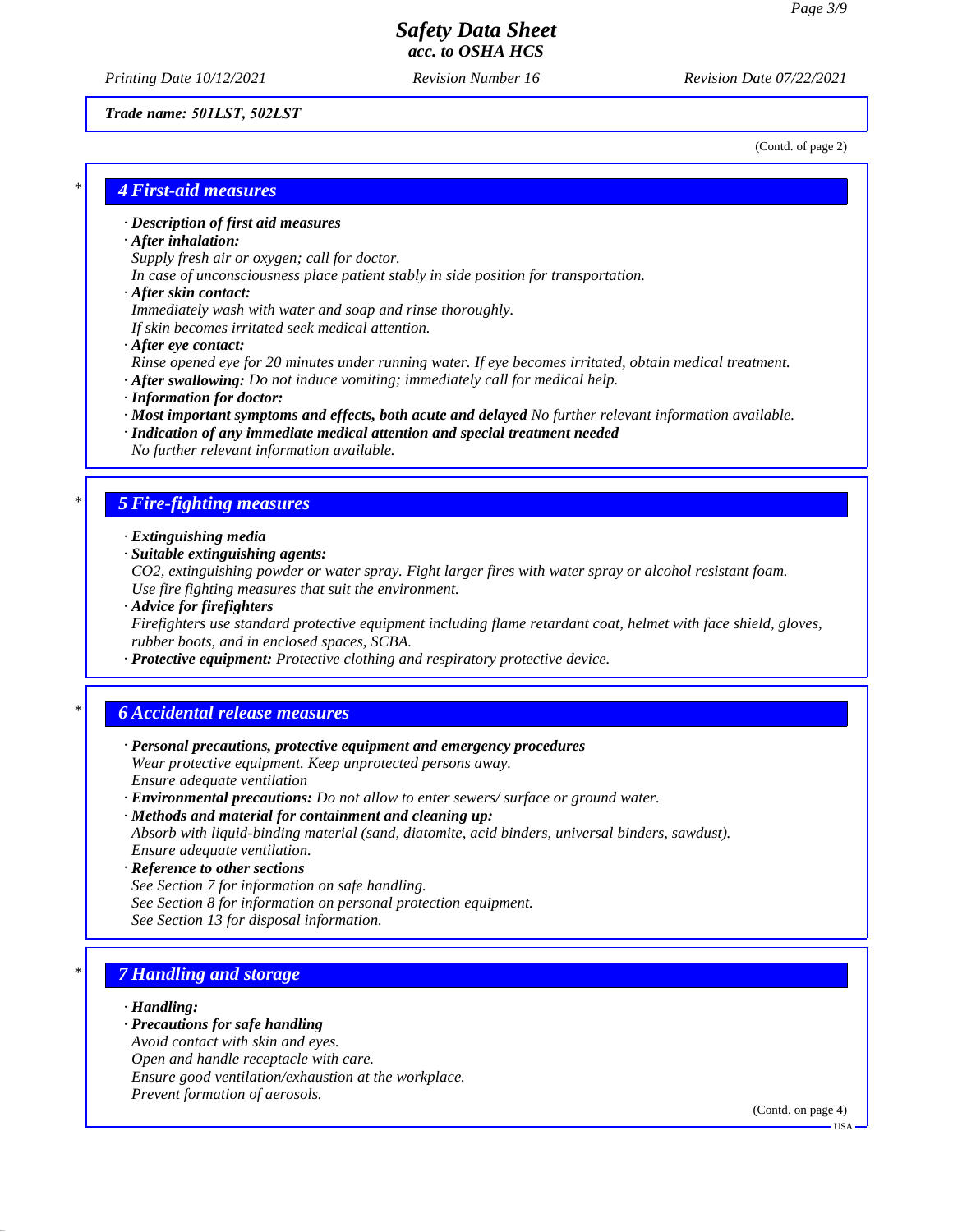*Printing Date 10/12/2021 Revision Number 16 Revision Date 07/22/2021*

*Trade name: 501LST, 502LST*

(Contd. of page 3)

- *· Information about protection against explosions and fires: Keep ignition sources away - Do not smoke. Keep container closed when not in use.*
- *· Conditions for safe storage, including any incompatibilities*
- *· Storage:*
- *· Requirements to be met by storerooms and receptacles: Store in a cool location away from direct heat.*
- *· Information about storage in one common storage facility: Store away from oxidizing agents.*
- *· Further information about storage conditions: Keep receptacle tightly sealed.*
- *· Specific end use(s) No further relevant information available.*

#### *\* 8 Exposure controls/personal protection*

*· Additional information about design of technical systems: No further data; see item 7.*

*· Control parameters*

#### *· Components with limit values that require monitoring at the workplace:*

*The following constituent is the only constituent of the product which has a PEL, TLV or other recommended exposure limit.*

*At this time, the remaining constituent has no known exposure limits.*

### *13463-67-7 titanium dioxide*

*PEL Long-term value: 15\* mg/m³*

*\*total dust*

*REL See Pocket Guide App. A*

*TLV Long-term value: 10 mg/m³*

*· Additional information: The lists that were valid during the creation were used as basis.*

#### *· Exposure controls*

#### *· Personal protective equipment (see listings below)*

*· General protective and hygienic measures:*

*Keep away from foodstuffs, beverages and feed.*

*Wash hands before breaks and at the end of work.*

*· Breathing equipment:*

*Use approved respiratory protection equipment when airborne exposure is excessive. Consult the respirator manufacturer to determine the appropriate type of equipment for a given application. Observe respirator use limitations specified by the manufacturer.*

*· Protection of hands:*



*Protective gloves*

*The glove material has to be impermeable and resistant to the product/ the substance/ the preparation.*

*· Material of gloves*

*Nitrile rubber, NBR*

*Neoprene gloves*

*The selection of the suitable gloves does not only depend on the material, but also on further marks of quality and varies from manufacturer to manufacturer.*

*· Penetration time of glove material*

*The exact break through time has to be found out by the manufacturer of the protective gloves and has to be observed.*

(Contd. on page 5)

**HSA**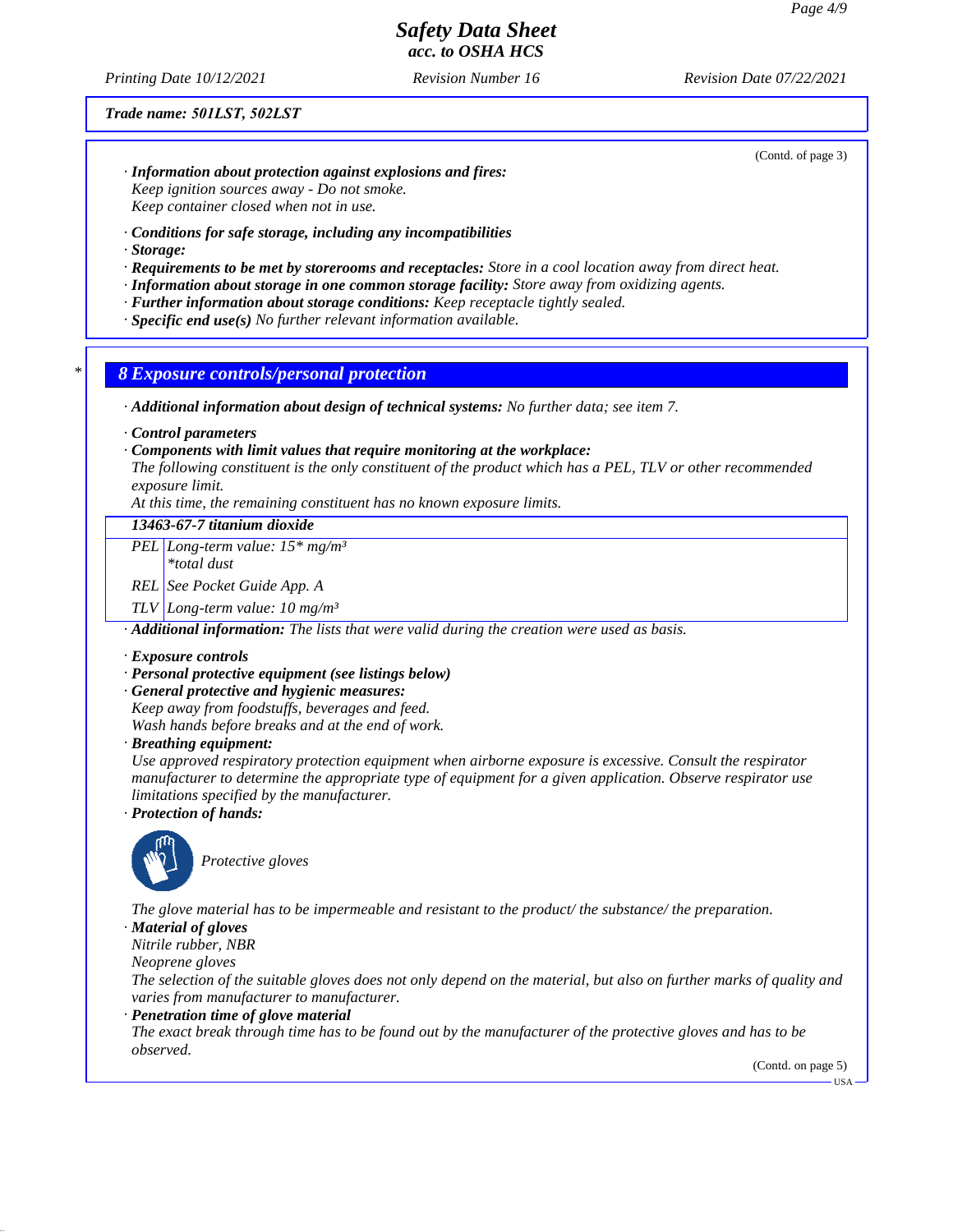(Contd. of page 4)

# *Safety Data Sheet acc. to OSHA HCS*

*Printing Date 10/12/2021 Revision Number 16 Revision Date 07/22/2021*

### *Trade name: 501LST, 502LST*

*· Eye protection:*

*Safety glasses with side shields.*



*Tightly sealed goggles*

*· Body protection: Protective work clothing*

# *\* 9 Physical and chemical properties · Information on basic physical and chemical properties · General Information · Appearance: Form: Paste Color: Tan · Odor: Characteristic · Odor threshold: Not Available. · pH-value: Not applicable. · Change in condition Melting point: Undetermined.*<br> **Boiling point:** 190 °C (374 °F *Boiling point: 190 °C (374 °F) · Flash point: 14-18 °C (57.2-64.4 °F) · Flammability (solid, gaseous): Not Applicable. · Ignition temperature: Not Available · Decomposition temperature: Not Available. · Auto igniting: Product is not selfigniting. · Danger of explosion: Product is not explosive. However, formation of explosive air/vapor mixtures are possible. · Flammable limits: Lower: Not Available Upper: Not Available · Vapor pressure: Not Available · Specific gravity at 20 °C (68 °F): 1.18 g/cm³ (9.8471 lbs/gal) · Relative density Not Available. · Vapor density Not Available. <i>·* Evaporation rate *· Solubility in / Miscibility with Water: Not Available. · Partition coefficient (n-octanol/water): Not determined. · Viscosity: Dynamic: Not Available Kinematic: Not Available · Solvent content: Organic solvents: Not available* (Contd. on page 6)

USA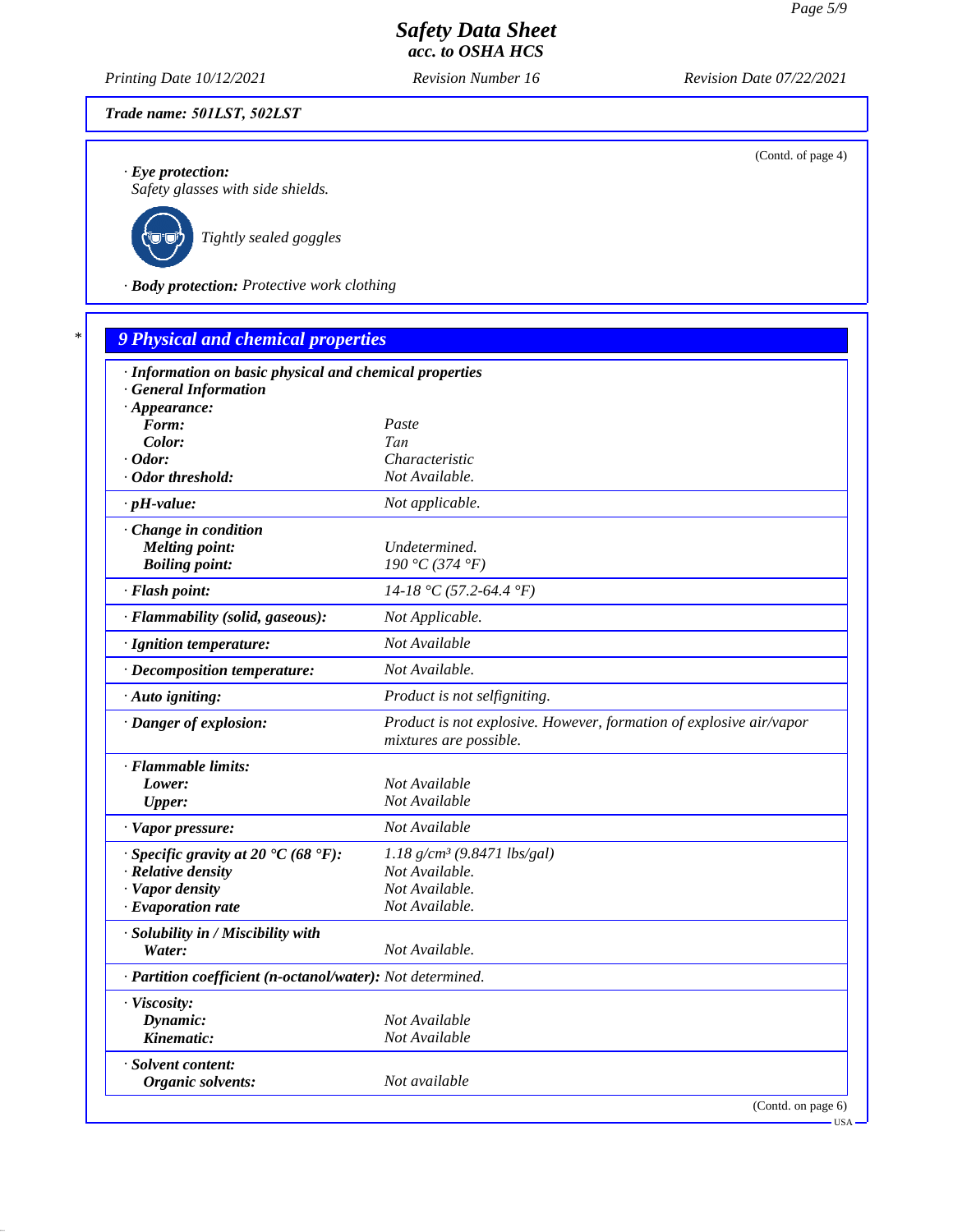(Contd. of page 5)

## *Safety Data Sheet acc. to OSHA HCS*

*Printing Date 10/12/2021 Revision Number 16 Revision Date 07/22/2021*

*Trade name: 501LST, 502LST*

*Solids content: 66.9 %*

*· Other information VOC - 389 GRAMS/L Lbs/Gal - 9.8*

# *\* 10 Stability and reactivity*

- *· Reactivity Not reactive as supplied*
- *· Chemical stability Stable under recommended storage conditions.*
- *· Thermal decomposition / conditions to be avoided: No decomposition if used according to specifications.*
- *· Possibility of hazardous reactions No further information is available.*
- *· Conditions to avoid Heat, flames, sparks.*
- *· Incompatible materials: Reacts with oxidizing agents.*
- *· Hazardous decomposition products:*
- *Carbon monoxide and carbon dioxide Hydrocarbons*

# *\* 11 Toxicological information*

- *· Information on toxicological effects*
- *· Acute toxicity:*
- *· Primary irritant effect:*
- *· on the skin: Skin irritant.*
- *· on the eye:*
- *May irritate the eye.*
- *Vapors may be irritating to the eyes.*
- *· Sensitization: No sensitizing effects known.*
- *· Additional toxicological information:*

*The product shows the following dangers according to internally approved calculation methods for preparations: Irritant*

*· Carcinogenic categories*

## *· IARC (International Agency for Research on Cancer)*

*13463-67-7 titanium dioxide 2B*

*· NTP (National Toxicology Program)*

*None of the ingredients is listed.*

### *· OSHA-Ca (Occupational Safety & Health Administration)*

*None of the ingredients is listed.*

# *\* 12 Ecological information*

- *· Toxicity*
- *· Aquatic toxicity: No further relevant information available.*
- *· Persistence and degradability No further relevant information available.*
- *· Behavior in environmental systems:*
- *· Bioaccumulative potential No further relevant information available.*
- *· Mobility in soil No further relevant information available.*
- *· Additional ecological information:*
- *· General notes: At present there are no ecotoxicological assessments.*

(Contd. on page 7)

USA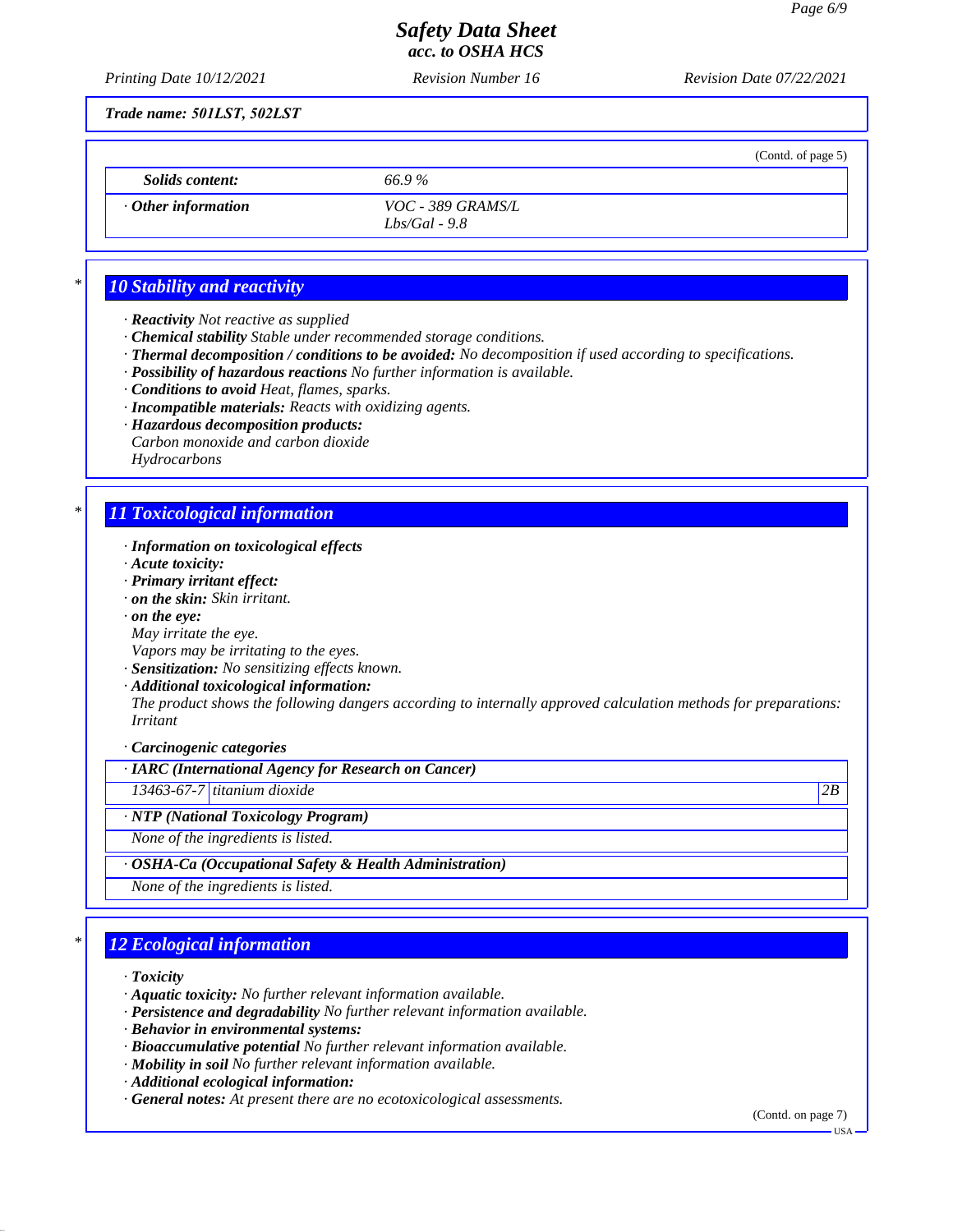(Contd. of page 6)

# *Safety Data Sheet acc. to OSHA HCS*

*Printing Date 10/12/2021 Revision Number 16 Revision Date 07/22/2021*

*Trade name: 501LST, 502LST*

*· Results of PBT and vPvB assessment*

*· PBT: Not applicable.*

*· vPvB: Not applicable.*

*· Other adverse effects No further relevant information available.*

# *\* 13 Disposal considerations*

- *· Waste treatment methods*
- *· Recommendation: Comply with current regulations.*
- *· Uncleaned packagings:*
- *· Recommendation: Comply with current regulations.*

| $\cdot$ UN-Number<br>· DOT, IMDG, IATA | <b>UN1133</b>                                                  |
|----------------------------------------|----------------------------------------------------------------|
| · UN proper shipping name              |                                                                |
| $\cdot$ DOT                            | Adhesives                                                      |
| $\cdot$ IMDG<br>·IATA                  | ADHESIVES (Naphtha), MARINE POLLUTANT<br><b>ADHESIVES</b>      |
| · Transport hazard class(es)           |                                                                |
| $\cdot$ DOT                            |                                                                |
|                                        |                                                                |
| · Class                                | 3 Flammable liquids                                            |
| $-Label$                               | 3<br>___________________________                               |
|                                        |                                                                |
| · Class                                | 3 Flammable liquids                                            |
| $-Label$                               | $\mathfrak{Z}$                                                 |
| $\cdot$ IATA                           |                                                                |
|                                        |                                                                |
| · Class                                | 3 Flammable liquids                                            |
| $\cdot$ Label                          | $\mathfrak{Z}$                                                 |
| · Packing group<br>· DOT, IMDG, IATA   | I                                                              |
| · Environmental hazards:               | Product contains environmentally hazardous substances: Naphtha |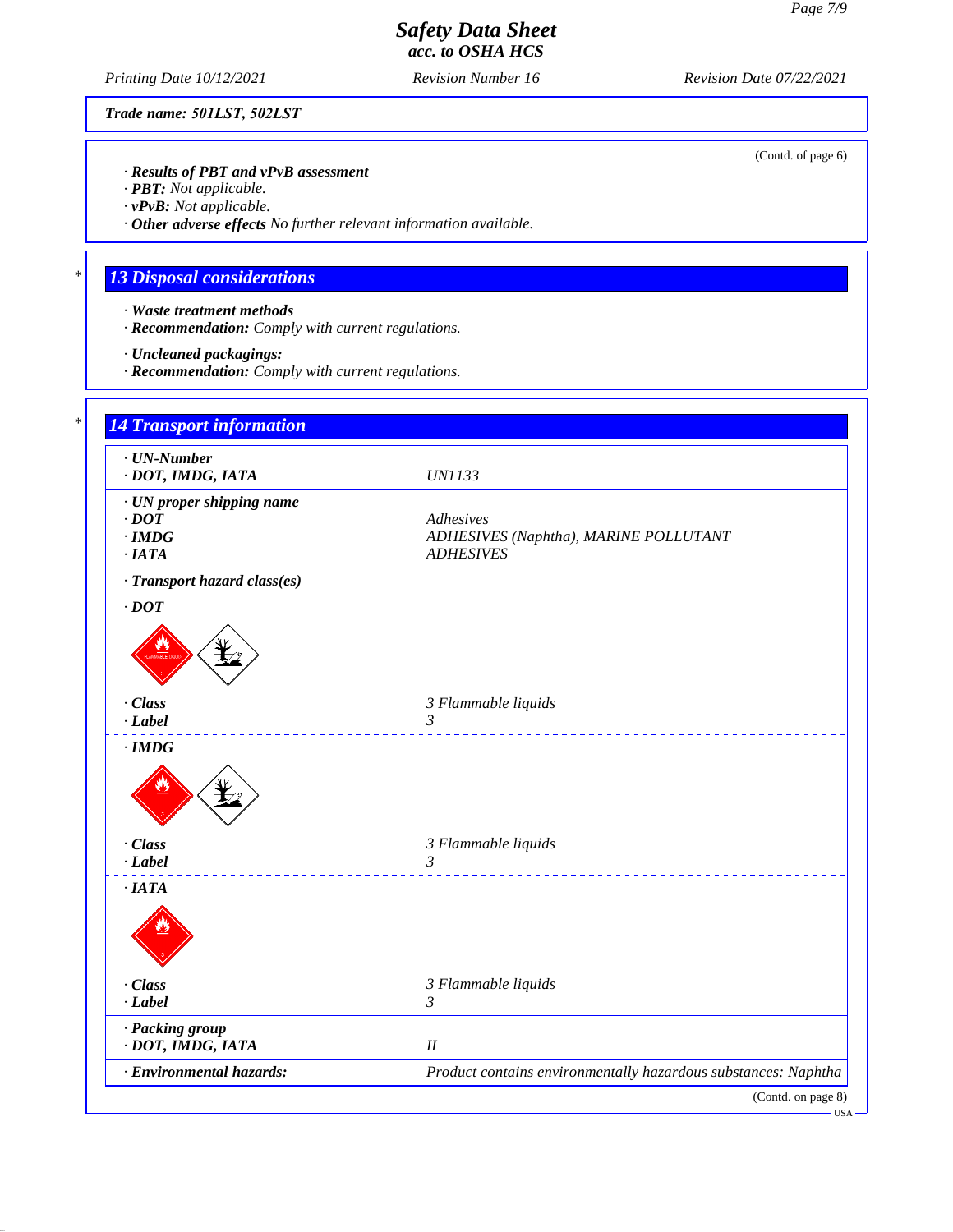*Printing Date 10/12/2021 Revision Number 16 Revision Date 07/22/2021*

*Trade name: 501LST, 502LST*

|                                                        | (Contd. of page 7)                                                                                                                                                                                                                                                                                                                                                                                                                                                                |
|--------------------------------------------------------|-----------------------------------------------------------------------------------------------------------------------------------------------------------------------------------------------------------------------------------------------------------------------------------------------------------------------------------------------------------------------------------------------------------------------------------------------------------------------------------|
| · Marine pollutant:                                    | Yes (DOT)                                                                                                                                                                                                                                                                                                                                                                                                                                                                         |
|                                                        | Symbol (fish and tree)                                                                                                                                                                                                                                                                                                                                                                                                                                                            |
| $\cdot$ Special marking (ADR):                         | Symbol (fish and tree)                                                                                                                                                                                                                                                                                                                                                                                                                                                            |
| · Special precautions for user                         | Warning: Flammable liquids                                                                                                                                                                                                                                                                                                                                                                                                                                                        |
| $\cdot$ Hazard identification number (Kemler code): 33 |                                                                                                                                                                                                                                                                                                                                                                                                                                                                                   |
| · EMS Number:                                          | $F-E,S-D$                                                                                                                                                                                                                                                                                                                                                                                                                                                                         |
| · Stowage Category                                     | B                                                                                                                                                                                                                                                                                                                                                                                                                                                                                 |
| $\cdot$ Transport in bulk according to Annex II of     |                                                                                                                                                                                                                                                                                                                                                                                                                                                                                   |
| <b>MARPOL73/78 and the IBC Code</b>                    | Not applicable.                                                                                                                                                                                                                                                                                                                                                                                                                                                                   |
| · Transport/Additional information:                    | Based on our review of the physical properties of this adhesive,<br>Dicor Products has determined that this material can be<br>reclassified as UN1133, Adhesives, 3, PGIII, when shipped in<br>containers of less than $30 L$ (7.9 US GAL). The applicable statutes<br>for this reclassification are 49 CFR $\S$ 173.121(b) for US ground<br>shipments, IATA DG code § 3.3.3.1 for international air<br>shipments, and IMDG code $\S 2.3.2.3$ for international sea<br>shipments. |
| $\cdot$ DOT                                            |                                                                                                                                                                                                                                                                                                                                                                                                                                                                                   |
| · Remarks:                                             | Special marking with the symbol (fish and tree).                                                                                                                                                                                                                                                                                                                                                                                                                                  |

### *\* 15 Regulatory information*

*· Safety, health and environmental regulations/legislation specific for the substance or mixture · Sara*

*· Section 355 (extremely hazardous substances):*

*None of the ingredients is listed.*

*· Section 313 (Specific toxic chemical listings):*

*None of the ingredients is listed.*

### *· TSCA (Toxic Substances Control Act):*

*All components of this product are on the TSCA Inventory or are exempt from TSCA Inventory requirements.*

#### *· Hazardous Air Pollutants*

*None of the ingredients is listed.*

### *· Proposition 65*

*Please contact Dicor Products for more information regarding Proposition 65 on this product: 574-264-2699.*

#### *· (DSL) Canada Dosmestic Substance List*

*All components of this product are on the DSL(Canada Domestic Substance list) or are exempt from DSL requirements.*

#### *· Cancerogenity categories*

*· EPA (Environmental Protection Agency)*

*None of the ingredients is listed.*

*· TLV (Threshold Limit Value)*

*13463-67-7 titanium dioxide A4*

### *· MAK (German Maximum Workplace Concentration)*

*13463-67-7 titanium dioxide 3A*

(Contd. on page 9)

USA